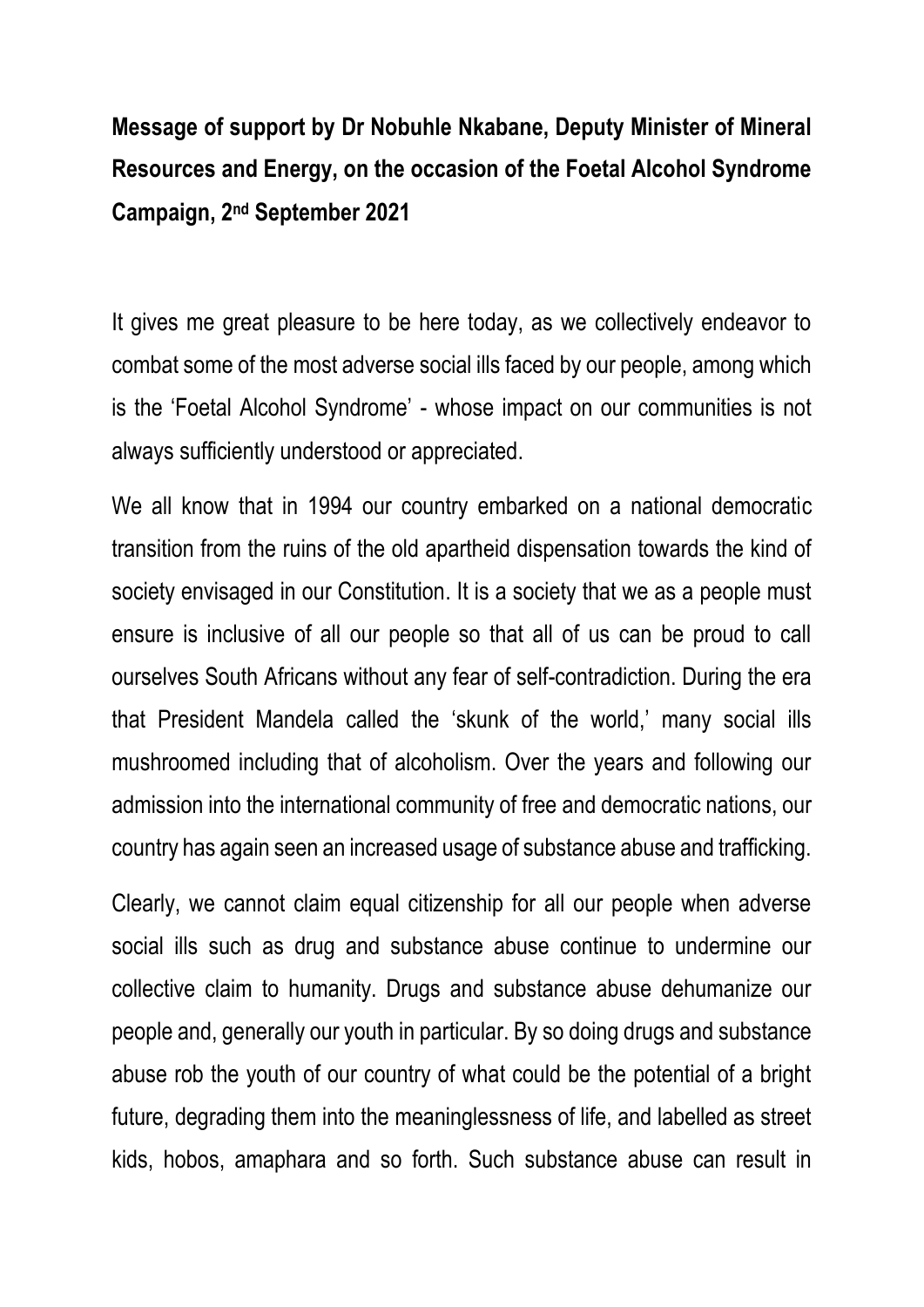permanent life changing disabilities that negatively impact on the socioeconomic circumstances of the individual, the family, society and government.

I am therefore heartened by the continued work of the Department of Social Development for its vigilance in safeguarding the safety and future potential of our children and the youth against drugs and substance abuse.

We are here today because the Department of Social Development has joined the international community in campaigning against the prevalence of Foetal Alcohol Syndrome, caused by excessive drinking by pregnant and breastfeeding mothers. Nature has endowed mothers with the sole gift of bearing children in their wombs as well as breastfeeding them, giving them a chance to face life through a healthy head start. I hope that through the leadership of the DSD as you spearhead the implementation of the National Drug Master Plan we will reap the results of a healthier nation whose youth compete with the best in the world in various human endeavors including sport, science, engineering, business, the arts and so forth.

However, as we know, some mothers give in to alcohol abuse during these very critical times of the development of the foetus, and instead of giving life to the unborn baby, they end up giving them very serious disabilities including in some cases death.

Those well breast-fed babies who are safely carried throughout the term of pregnancy without alcohol abuse have a better head start in life compared to those denied this because their mothers were addicted to alcohol.

As the Department of Mineral Resources and Energy, we deemed it fit that we should participate in this event to give our unequivocal support to combating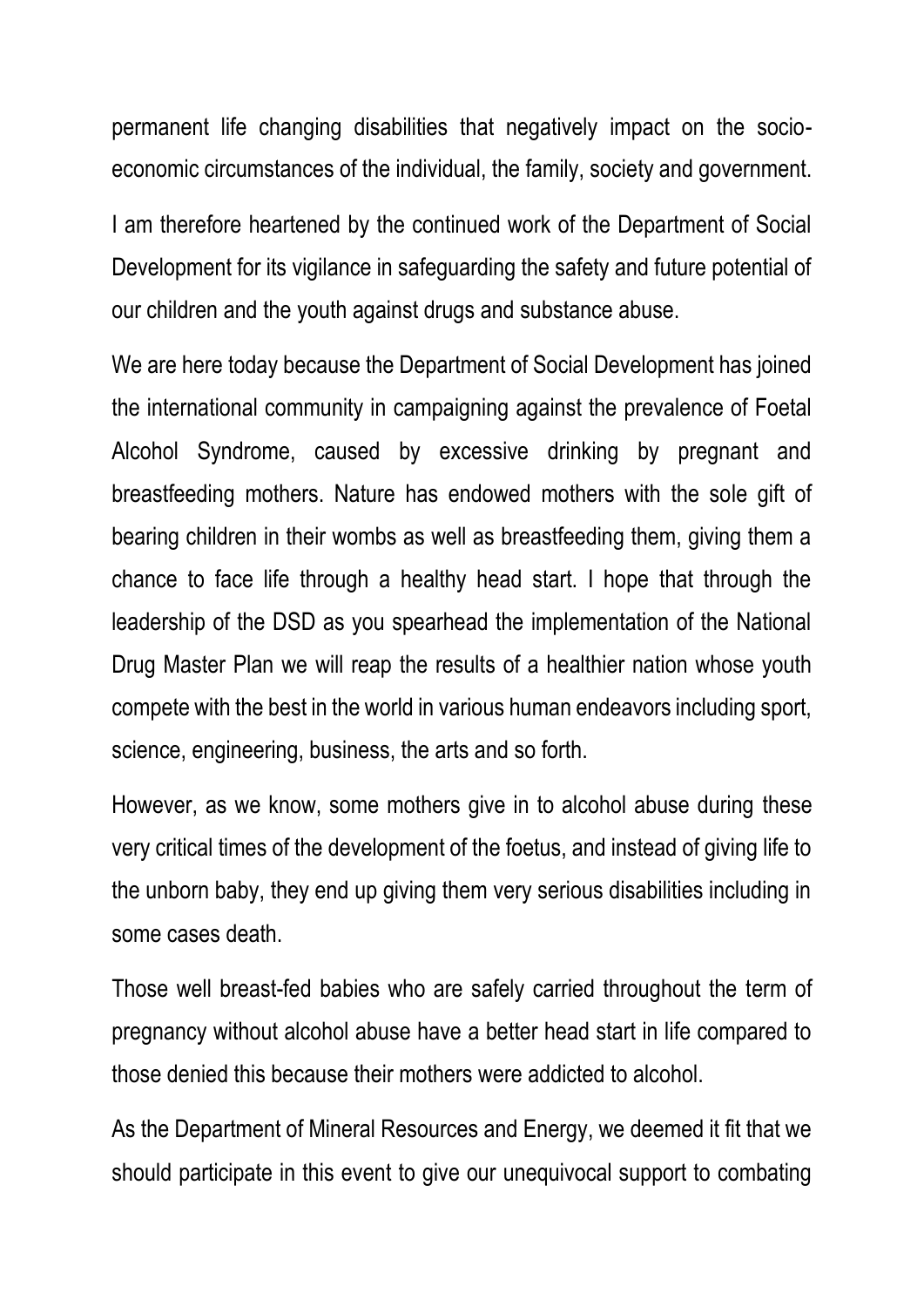the 'Foetal Alcohol Syndrome' which is also a menace among the communities where we primarily serve out our mandate in mining and energy. Collectively we should consider the Foetal Alcohol Syndrome as a brutal assault on the rights of the unborn children and breastfed babies of our nation.

We are here because as government we continue to address the challenges faced by our people in a comprehensive manner, such as those pertaining to poverty, unemployment, access to education, human settlement, health, safety and security and so forth. Just this past week the Minister of Mineral Resources and Energy Mr Gwede Mantashe was here in Emalahleni at the Mthimkhulu Home for the Aged, to hand over various gifts to enhance the livelihoods of the residents of the home. Our constant presence in our communities across the country is precisely because as government we will leave no stone unturned in order to ensure the continued growth of a caring society.

We therefore continue to build a caring society and as we do so, the test of our claim and commitment to progress is when we defend the most vulnerable amongst us. And in that sense, there is none most vulnerable than the unborn and breastfed babies as well as the aged.

As the Department of Mineral Resources and Energy, we will continue to champion various social causes informed by our departmental mandate, such as those pertaining to Social and Labour Plans. Through the Social and Labour Plans that emanate from the Mining Charter, we continue to hold mining companies accountable and committed to social development, such as building the clinics that the Minister of Mineral Resources and Energy Mr